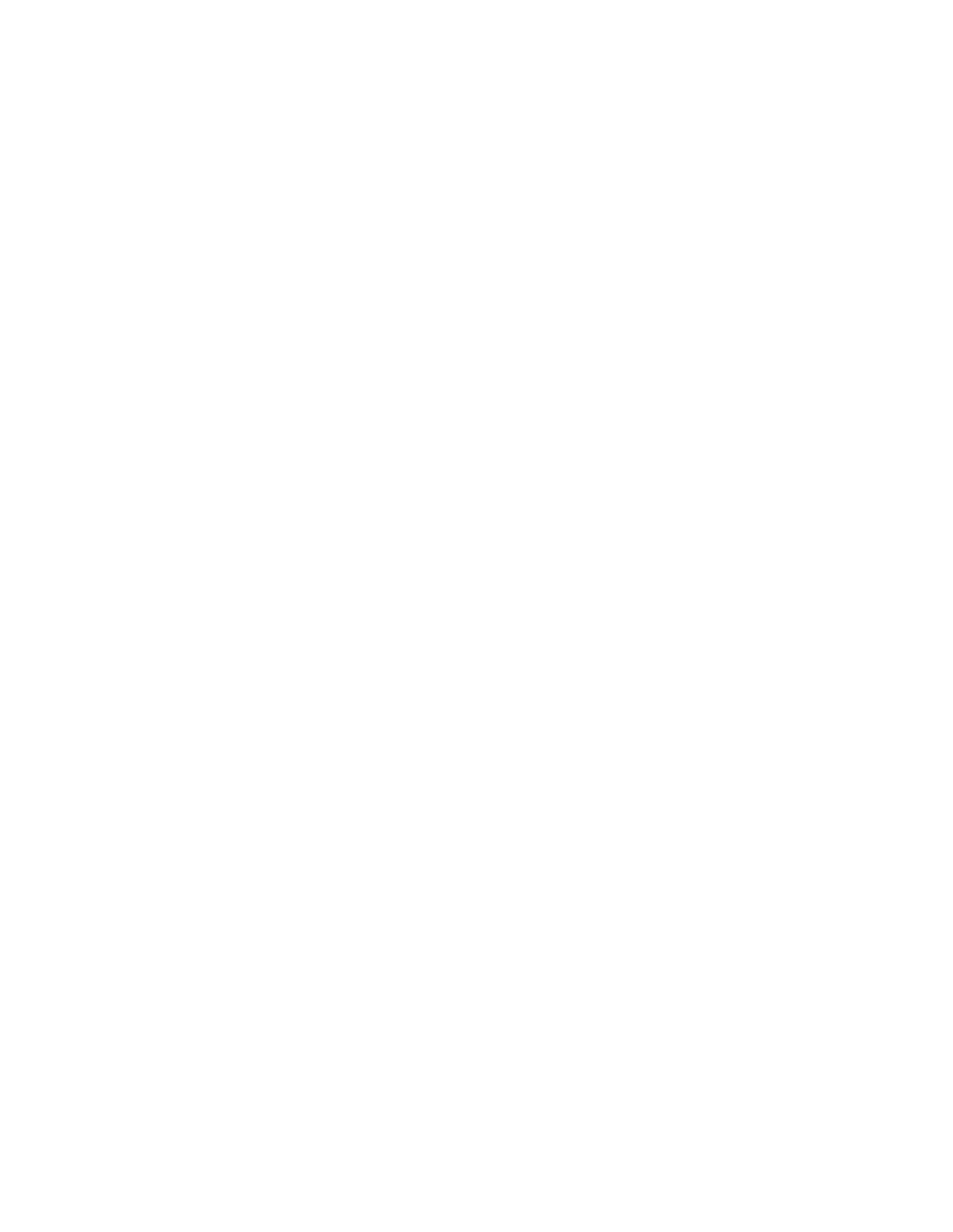## **Faesy, Heather M (CPE)**

| From:               | Powell, Travis (CPE)                                                  |
|---------------------|-----------------------------------------------------------------------|
| Sent:               | Thursday, January 10, 2019 12:23 PM                                   |
| To:                 | Ben Brandstetter; Sherrill Zimmerman; Kristi Nelson; Lucas V. Mentzer |
|                     | (lumentzer@qmail.com); 'donnamoorecampbell@qmail.com'                 |
| Cc:                 | Faesy, Heather M (CPE)                                                |
| Subject:            | Executive Committee Meeting to Finalize Presidential Contract         |
| <b>Attachments:</b> | 2018-09-Board-Book.pdf; Thompson President Contract 1.10.19.doc       |

**\*\*CAUTION\*\* PDF attachments may contain links to malicious sites. To verify the destination of the hyperlink in an attachment, hover your mouse over the link and verify the link address. If you are unfamiliar with the address or the address looks suspicious, do not click on the link and delete the email immediately. Please contact the COT Service Desk ServiceCorrespondence@ky.gov for any assistance.** 

Hello Executive Committee Members,

I spoke with Sherill and Ben yesterday who asked me to provide you with some information related to finalizing Aaron's contract and enlist Heather to find some time for you to meet (virtual, in person, or both is fine) later this month.

Attached is the latest version of the contract. I think all of you have seen some version of this. This one incorporates some suggested changes made by Kristi to remove specific language around incentives out of the main contract and into a separate document. This language can be found in Section 3.C. I have highlighted the second to last sentence only because the language around how many objectives must be achieved before incentives will be paid may change depending on how you develop the incentive structure.

As for the specific goals and incentives, for your reference below is what was last discussed.

The goals and objectives shall be aligned with the state's 2016‐2021 strategic agenda for postsecondary education, which prioritizes educational opportunity for Kentucky residents, increased student success and completion in the higher education system, and increased value to Kentucky's workforce and economy through a quality postsecondary system. The board will look holistically at the role of the PRESIDENT in advancing these goals and objectives, with a specific focus on the following for 2019:

- *(1) Opportunity* ‐ Improve College Affordability: Work with institutions and KCTCS to develop and implement tuition and institutional financial aid models to enhance student recruitment, retention and completion. (5% for the first institution, 6% for two (2) institutions, and 3% additional for every institution over two (2) that meets this requirement.)
- *(2) Success* ‐ Strengthen Postsecondary‐Workforce Alignment: Work with campuses leaders, policy makers, and business and industry leaders to develop and advance strategies to strengthen career pathways for students. (10%)
- *(3) Impact* ‐ Perform a strategic review of undergraduate academic programs. (10%)

For some additional context, attached you'll find the performance incentive package for Dr. Michael Crow. Note that while the Multiple-Year goals are based on numerical measures, the Annual goals are all qualitative in nature, i.e. "develop and present a strategy," "provide a master plan," "present a report." Also with that in mind, remember that Aaron has a 2 year contract. Therefore, at the end of this calendar year, the board will need to at least begin thinking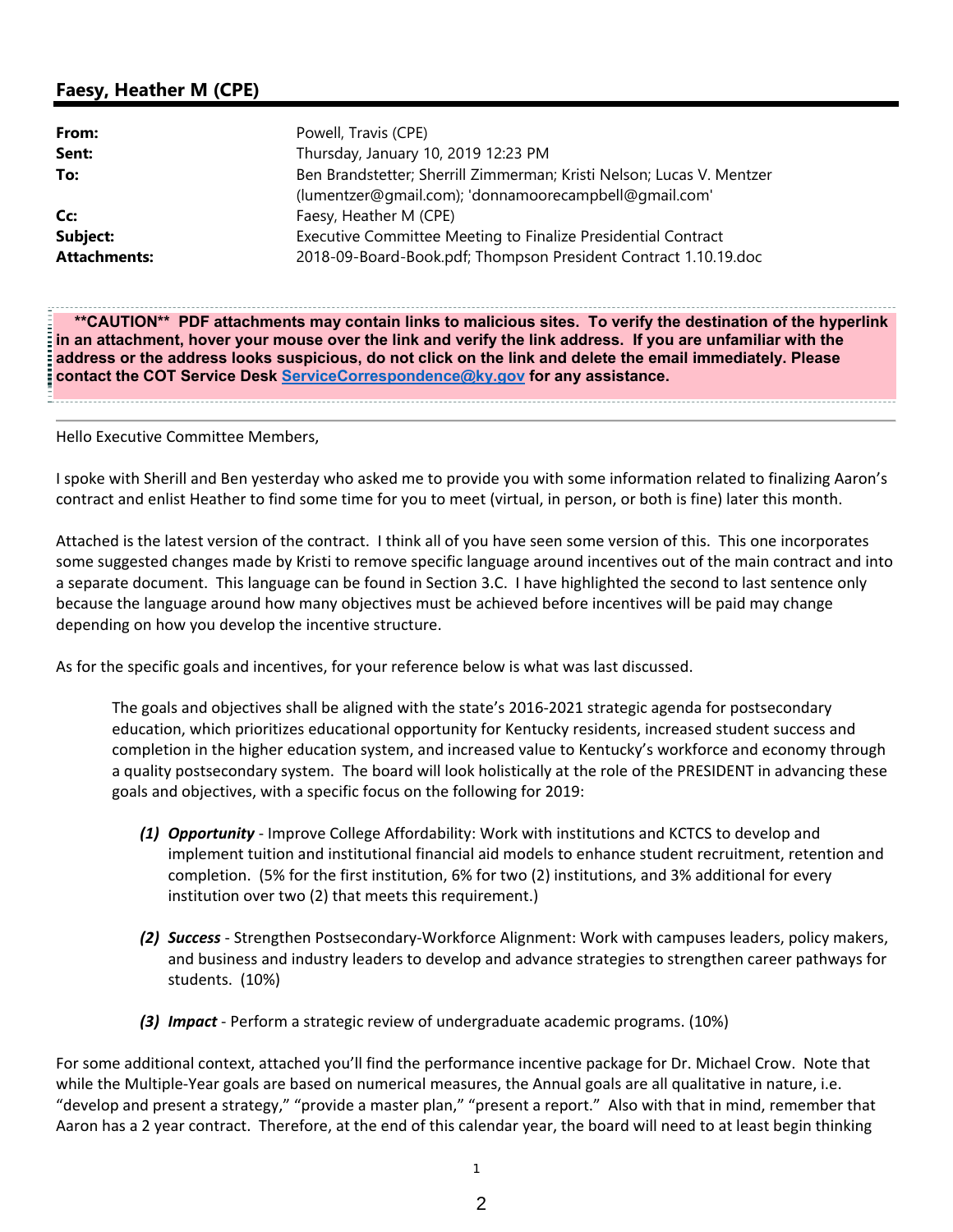about renewal and you may want to use this incentive evaluation process to assist in making that determination. Also at the time of renewal, you have the option of setting more long term goals, moving more funds to base salary, etc.

Let me know if you have any questions and like always, I'll remind you not to reply to all and begin discussions that would violate the Open Meetings Act.

Heather, please work with folks to find time to meet toward the end of the month.

Thanks!

Travis Powell Vice President and General Counsel Council on Postsecondary Education 1024 Capital Center Dr., Suite 320 Frankfort, KY 40601 (502) 573‐1555 Travis.Powell@ky.gov

This message may contain sensitive or confidential information and is for the exclusive use of the intended recipient(s). If you are not the intended recipients(s), please note that any form of distribution, copying, forwarding or use of this communication or the information attached to it, is strictly prohibited and may be unlawful. If you have received this communication in error, please return it to the sender indicating that you received it by mistake, delete the email, and destroy any copies of it.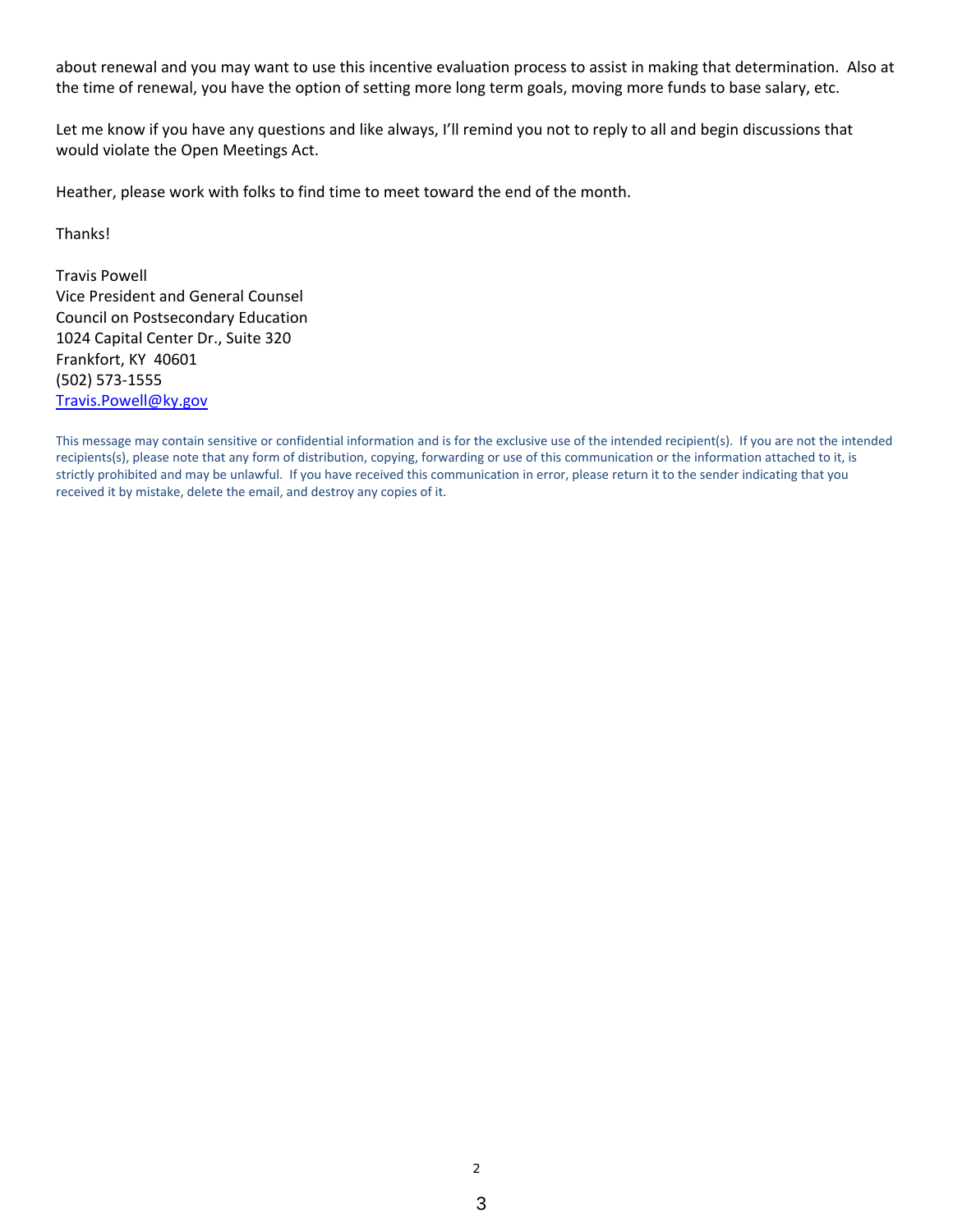# **ATTACHMENT B**

# **PRESIDENT CROW**

Recommended board action:

- 1. Award at-risk compensation to President Crow for achievement of 2017-2018 annual goals (\$35,000).
- 2. Award at-risk compensation to President Crow for achievement of 2015-2018 multiple-year goals (\$100,000).
- 3. Increase President Crow's cash balance plan to 21% effective July 1, 2018.
- 4. Extend President Crow's contract through June 30, 2023.

The following pages include the full descriptions of the goals being evaluated for achievement.

Goals and at-risk compensation for the Enterprise Executive Committee are described in Attachment E.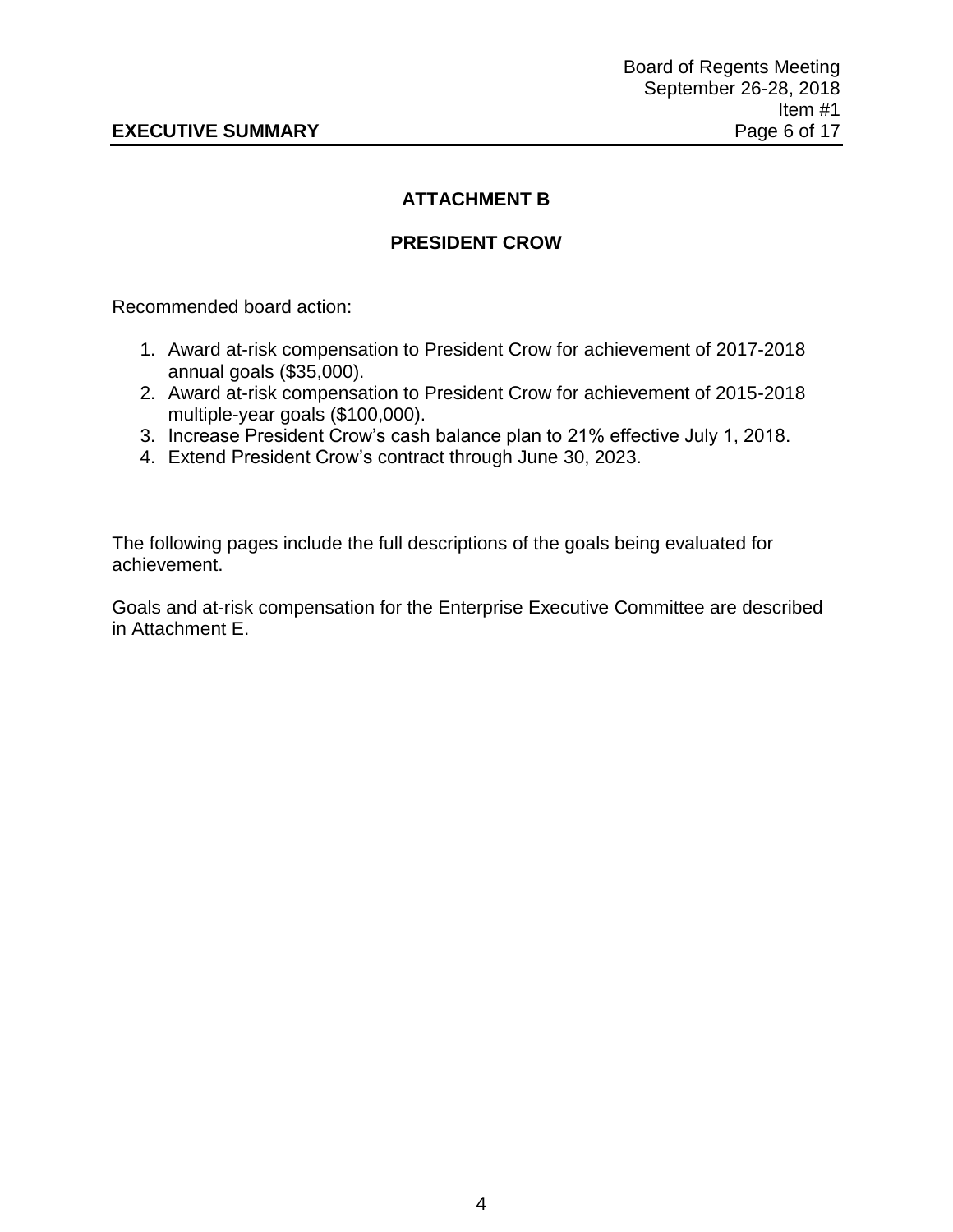## **Annual At-Risk Compensation Goals for 2017-2018 for President Crow**

- 1. President Crow will develop and present a strategy for the Ira A. Fulton Schools of Engineering to move to enrollment of 25,000 students and world-class research status. In developing this strategy, President Crow will explore opportunities to partner with Northern Arizona University and University of Arizona. (\$15,000)
- 2. President Crow will provide a master plan for the financing, relocation, and development of athletic facilities within the Novus Innovation Corridor. (\$10,000)
- 3. President Crow will present a report detailing the fully encapsulated enterprise structure of ASU, including the roles, functions, responsibilities of Enterprise Partners and other university affiliated entities, including summary charts of ownership entities and percentages, fundamental operating agreement terms and sources and uses financial statements for each entity (\$10,000)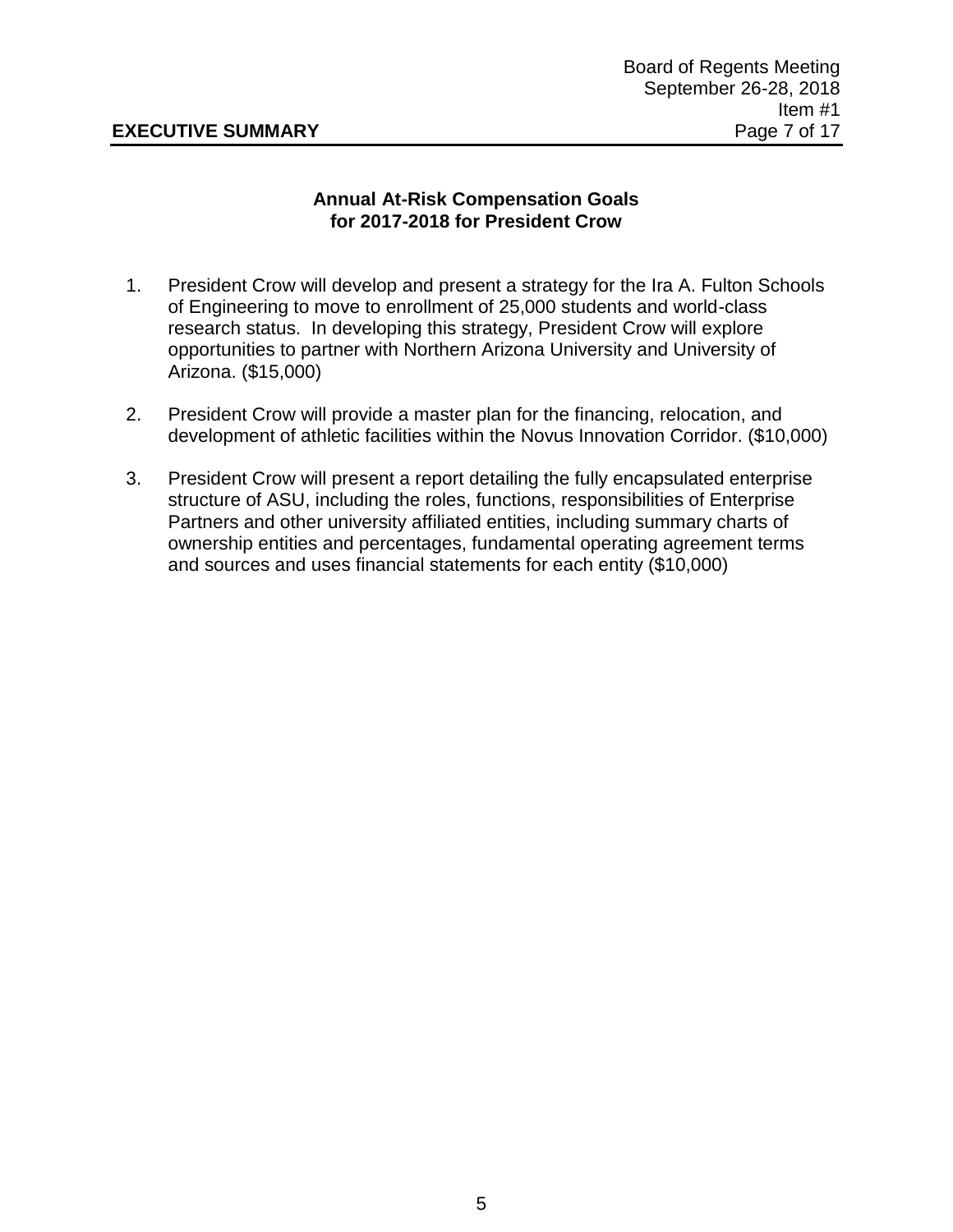## **FY2015-FY2018 Multiple-Year At-Risk Compensation Goals For President Crow**

To be measured as of June 30, 2018. The University President may receive compensation for each of the individual performance goals. Generally, payments are not pro-rated for partial achievement of a goal.

If all of the multiple-year at-risk compensation goals (i.e., the enterprise metric and university initiatives goals) are achieved, the University President will be eligible for an additional at-risk payment of \$50,000.

## **Enterprise Performance At-Risk Compensation Goals**

- 1. Freshman Retention. University President will be entitled to a payment of \$10,000 for achievement of the 2018 fiscal year strategic plan metric goal in the Freshman Retention Rate of 85.2% with an additional payment of \$10,000 for exceeding the goal by attaining a Freshman Retention Rate of 86%. (Total  $possible = $20,000$
- 2. Research Expenditures. University President will be entitled to a payment of \$20,000 for University attaining the projected 2018 fiscal year strategic plan metric goal for total research expenditures of \$562.5 million with an additional payment of \$20,000 for exceeding the goal by attaining total research expenditures of \$607.4 million for the 2018 fiscal year. (Total possible  $= $40,000$ )
- 3. Bachelor's Degrees. University President will be entitled to a payment of \$10,000 for achievement of the projected 2018 fiscal year strategic plan metric goal in Bachelor's Degrees Awarded of 16,246. (Total possible = \$10,000)
- 4. Total Students. University President will be entitled to a payment of \$10,000 for achievement of the projected 2018 fiscal year strategic plan metric goal of 100,184 total students enrolling in the University. (Total possible = \$10,000)
- 5. Number of Degrees in High Demand Fields. University President will be entitled to a payment of \$10,000 for achievement of the projected 2018 fiscal year strategic plan metric goal number of degrees in high demand fields of 9,450.  $(Total possible = $10,000)$

## **University Initiatives At-Risk Compensation Goals**

- 1. Attain top three ranking in the PAC 12 for academic performance of ASU student athletes. (Total possible  $= $10,000$ )
- 2. Increase fundraising to more than \$165 million per year over the 3-year average of FY16, FY17 and FY18. (Total possible  $= $20,000$ )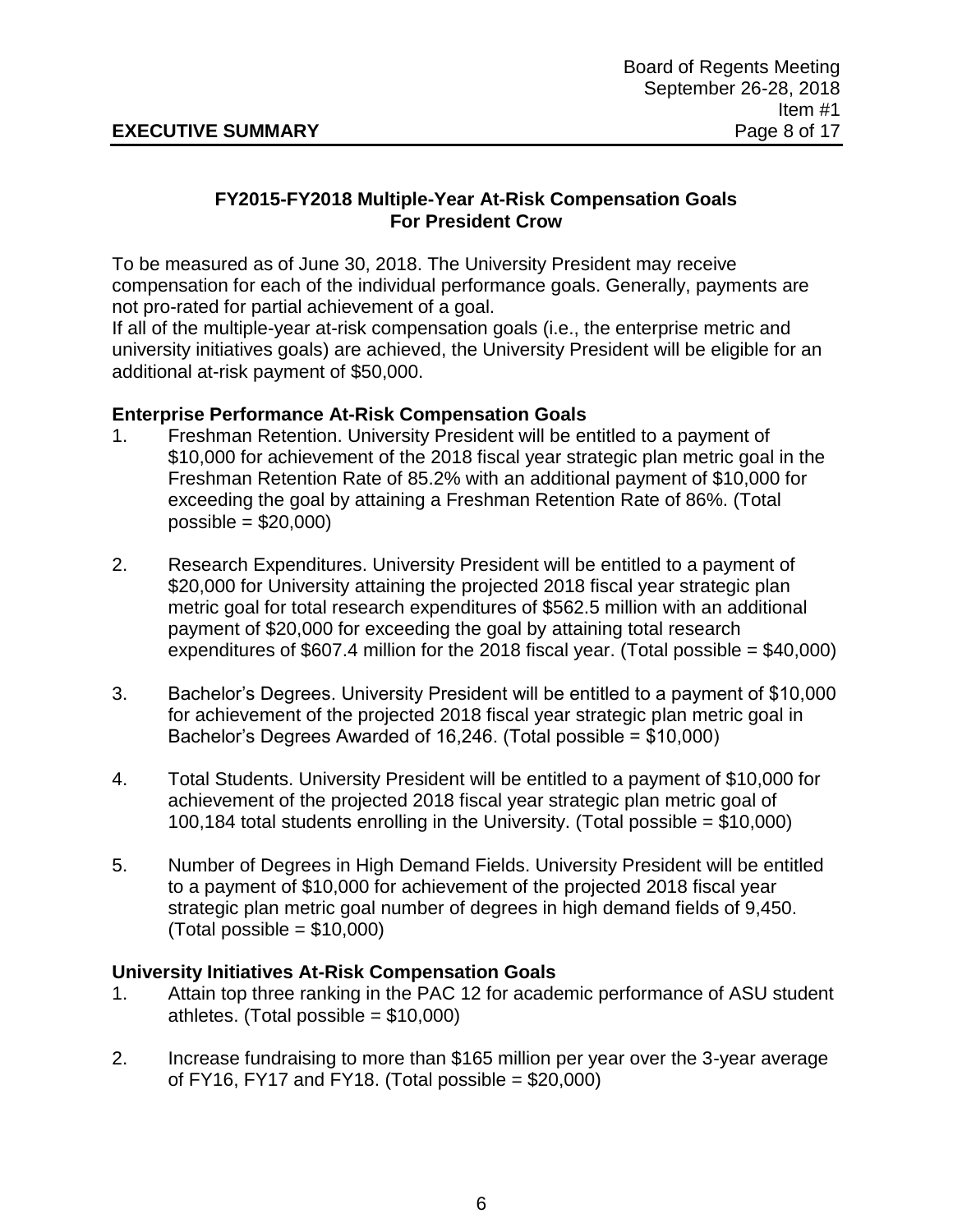## **EXECUTIVE SUMMARY** Page 9 of 17

3. Launch and operate America's largest engineering school successfully with 90% student retention. (Total possible = \$20,000)

## NOTES

- The enterprise metric at-risk compensation goals will be evaluated based on university data.
- In addition to any elements described in the goals, the president's report should describe the following for each university initiative goal:
	- $\circ$  The strategic importance of the goal to the university or enterprise strategic plan;
	- o Achievement of the goal as assigned, progress toward achievement, or challenges that prevented achievement and a strategy for overcoming those challenges;
	- o Data or other evidence demonstrating achievement;
	- o Any administrative, personnel, resource allocation or policy changes associated with achievement of the goal;
	- o The plan or proposed strategy for maintaining the achieved goal or the momentum put in place in support of the strategic initiative(s) described in the goal; and
	- o Any additional issues the president believes may be relevant to the evaluation of the goal or to the continued success of the initiative described in the goal.
- Reports may include sections that describe confidential personnel or proprietary information. Those sections should be marked appropriately and those elements may be limited to executive session review by the Board.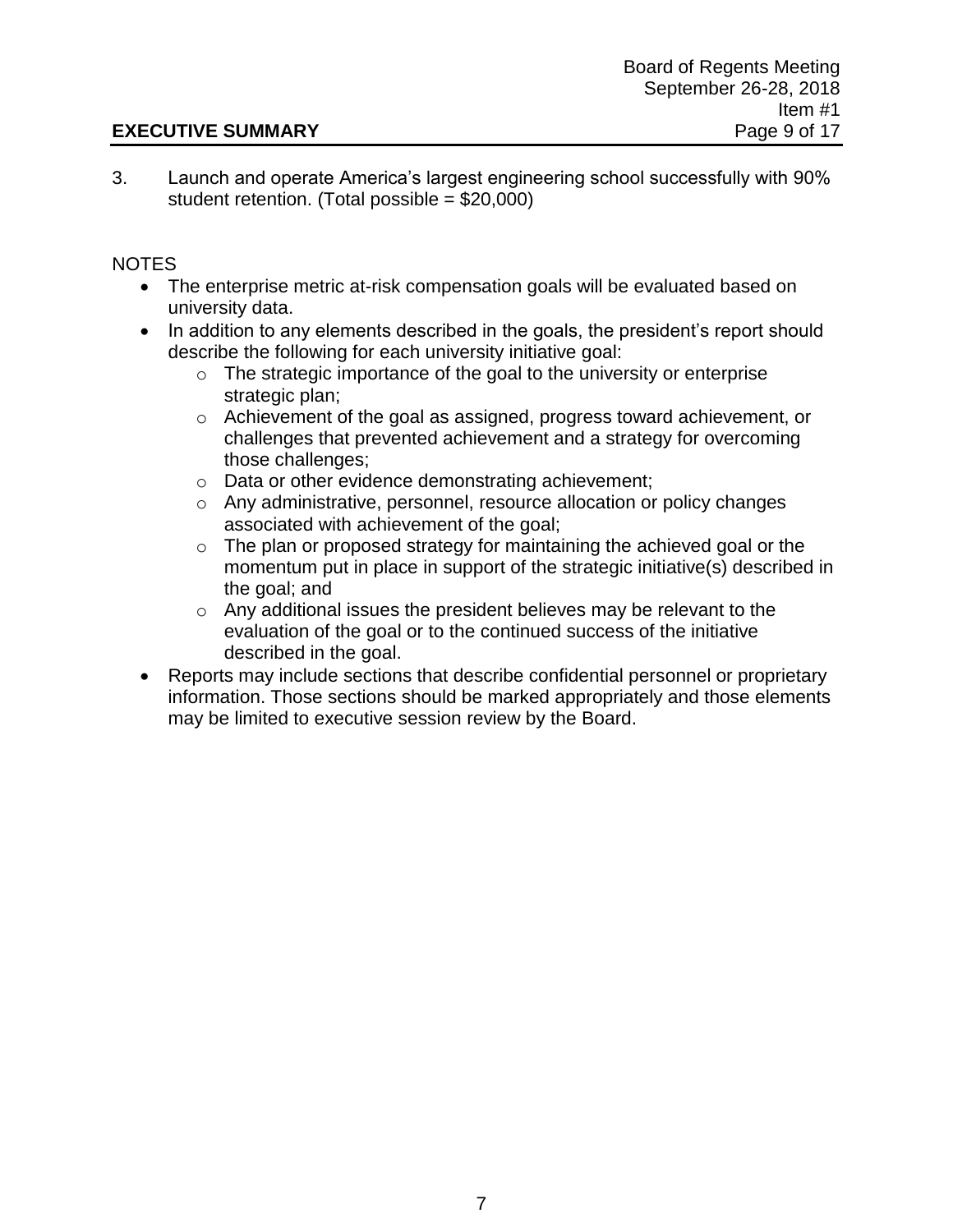# **EXECUTIVE SUMMARY**

#### **2017-2018 Annual At-Risk Compensation Goals FY2015-FY2018 Multiple-Year At-Risk Compensation Goals For President Crow**

| 2017-2018 Annual At-Risk Goals        |                                                                                                                                                                                                                                                                                                                                                                                             | <b>Possible At-Risk</b><br><b>Compensation</b>    |  |
|---------------------------------------|---------------------------------------------------------------------------------------------------------------------------------------------------------------------------------------------------------------------------------------------------------------------------------------------------------------------------------------------------------------------------------------------|---------------------------------------------------|--|
| 1.                                    | Develop and present a strategy for the Ira A. Fulton Schools of Engineering to move to<br>enrollment of 25,000 students and world-class research status. In developing this<br>strategy, President Crow will explore opportunities to partner with Northern Arizona<br>University and University of Arizona.                                                                                | \$15,000<br>(Achieved)                            |  |
| 2.                                    | Provide a master plan for the financing, relocation, and development of athletic facilities<br>within the Novus Innovation Corridor.                                                                                                                                                                                                                                                        | \$10,000<br>(Achieved)                            |  |
| 3.                                    | Present a report detailing the fully encapsulated enterprise structure of ASU, including the<br>roles, functions, responsibilities of Enterprise Partners and other university affiliated<br>entities, including summary charts of ownership entities and percentages, fundamental<br>operating agreement terms and sources and uses financial statements for each entity.                  | \$10,000<br>(Achieved)                            |  |
| 2015-2018 Multiple-Year At-Risk Goals |                                                                                                                                                                                                                                                                                                                                                                                             |                                                   |  |
| Α.                                    | At-Risk Compensation Goals for Achievement of Enterprise Metrics                                                                                                                                                                                                                                                                                                                            | <b>Possible At-Risk</b><br><b>Compensation</b>    |  |
| 1.                                    | Freshman Retention. University President will be entitled to a payment of \$10,000 for<br>achievement of the 2018 fiscal year strategic plan metric goal in the Freshman Retention<br>Rate of 85.2% with an additional payment of \$10,000 for exceeding the goal by attaining a<br>Freshman Retention Rate of 86%.                                                                         | \$10,000 or<br>\$20,000<br>(Achieved:<br>\$10,000 |  |
| 2.                                    | Research Expenditures. University President will be entitled to a payment of \$20,000 for<br>University attaining the projected 2018 fiscal year strategic plan metric goal for total<br>research expenditures of \$562.5 million with an additional payment of \$20,000 for<br>exceeding the goal by attaining total research expenditures of \$607.4 million for the 2018<br>fiscal year. | \$20,000 or<br>\$40,000<br>(Achieved<br>\$20,000  |  |
| 3.                                    | Bachelor's Degrees. University President will be entitled to a payment of \$10,000 for<br>achievement of the projected 2018 fiscal year strategic plan metric goal in Bachelor's<br>Degrees Awarded of 16,246.                                                                                                                                                                              | \$10,000<br>(Achieved)                            |  |
| 4.                                    | Total Students. University President will be entitled to a payment of \$10,000 for<br>achievement of the projected 2018 fiscal year strategic plan metric goal of 100,184 total<br>students enrolling in the University.                                                                                                                                                                    | \$10,000<br>(Achieved)                            |  |
| 5.                                    | Number of Degrees in High Demand Fields. University President will be entitled to a<br>payment of \$10,000 for achievement of the projected 2018 fiscal year strategic plan metric<br>goal number of degrees in high demand fields of 9,450.                                                                                                                                                | \$10,000<br>(Not achieved)                        |  |
| В.                                    | At-Risk Compensation Goals for University Initiatives                                                                                                                                                                                                                                                                                                                                       |                                                   |  |
| 1.                                    | Attain top three ranking in the PAC 12 for academic performance of ASU student athletes.                                                                                                                                                                                                                                                                                                    | \$20,000<br>(Achieved)                            |  |
| 2.                                    | Increase fundraising to more than \$165 million per year over the 3-year average of FY16,<br>FY17 and FY18.                                                                                                                                                                                                                                                                                 | \$20,000<br>(Achieved)                            |  |
| 3.                                    | Launch and operate America's largest engineering school successfully with 90% student<br>retention.                                                                                                                                                                                                                                                                                         | \$10,000<br>(Achieved)                            |  |
| $\ast$                                | If all of the multiple-year at-risk compensation goals (i.e., the enterprise metric and<br>university initiatives goals) are achieved, the University President will be eligible for an<br>additional at-risk payment of \$50,000.                                                                                                                                                          | \$50,000<br>(Not achieved)                        |  |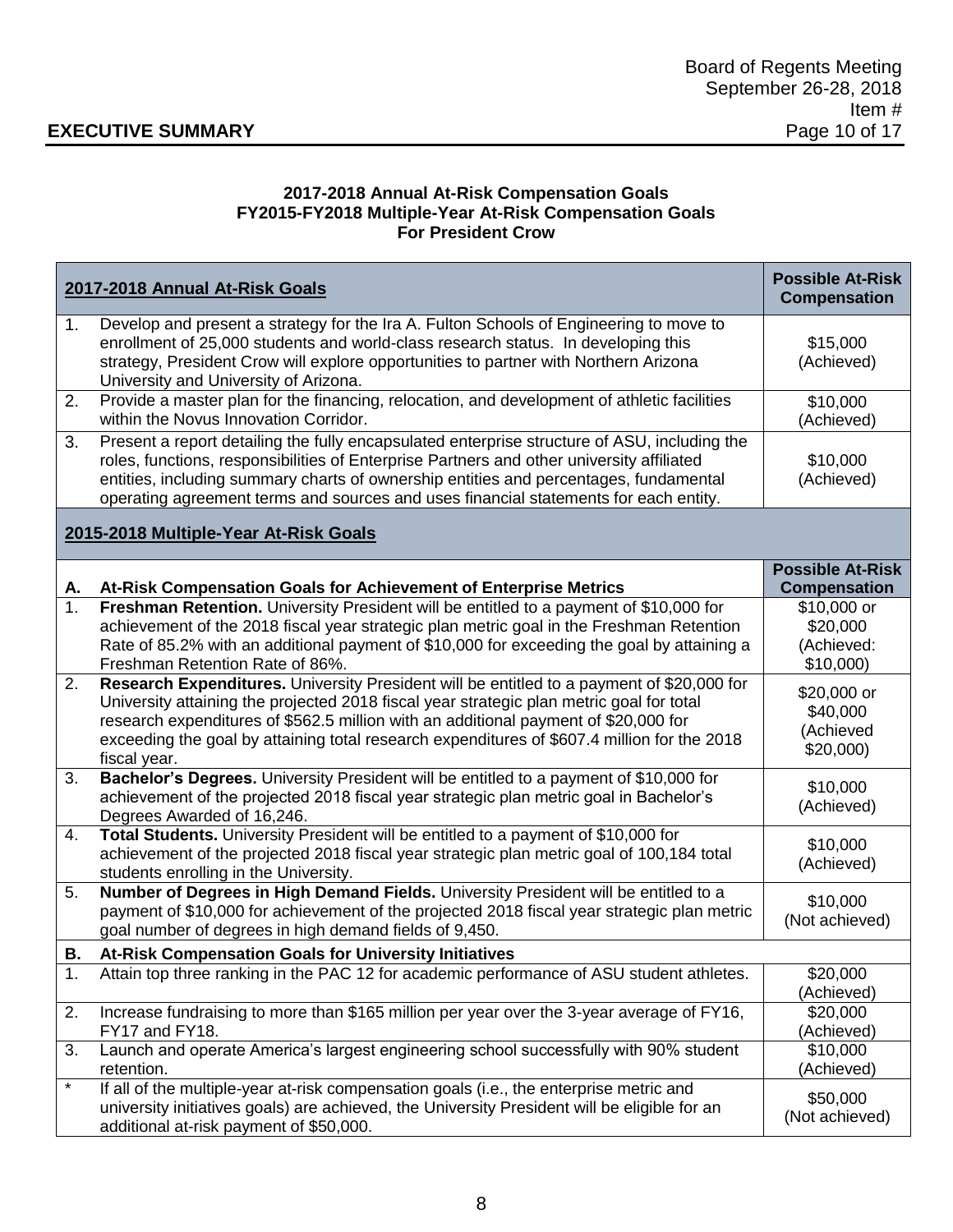# **EMPLOYMENT CONTRACT The Council on Postsecondary Education For The Commonwealth of Kentucky & DR. AARON THOMPSON**

THIS EMPLOYMENT CONTRACT (the "Contract") is made and entered into as of November 16, by and between *THE COUNCIL ON POSTSECONDARY EDUCATION FOR THE COMMONWEALTH OF KENTUCKY* (the "*CPE*") and Dr. Aaron Thompson (the "*PRESIDENT*").

*WHEREAS*, KRS 164.013 assigns responsibility for the employment of a president to the Council on Postsecondary Education; and,

*WHEREAS*, the *CPE* desires to provide the *PRESIDENT* with a written employment contract in order to enhance administrative stability and continuity of the agency, and improve the quality of the overall postsecondary education system; and,

*WHEREAS*, the *CPE* and the *PRESIDENT* believe that a written employment contract is beneficial in describing specifically their relationship and to serve as the basis of effective communication between them as they fulfill their governance and administrative functions in the operation of the postsecondary education system for the Commonwealth of Kentucky;

*NOW, THEREFORE*, the *CPE* and the *PRESIDENT* in consideration herein specified, agree as follows:

## **Section 1: Contract Period**

## *A. General Term*

The *CPE*, in consideration of the promises of the *PRESIDENT*, as set forth herein, hereby employs, and the *PRESIDENT* hereby accepts employment as the *PRESIDENT* for the *CPE*, under the terms and conditions stated in this Contract, for a term beginning November 1, 2018, and ending on December 31, 2020 (the "Term" of this Contract).

## *B. Provision for Extension and Notice of Non-renewal*

The *CPE* may by specific action and with the consent of the *PRESIDENT* extend the term of this contract to the full extent permitted by state law. Each year, at the conclusion of the presidential evaluation process, the Council shall decide whether to extend the contract for an additional period, and shall notify the *PRESIDENT* of that decision.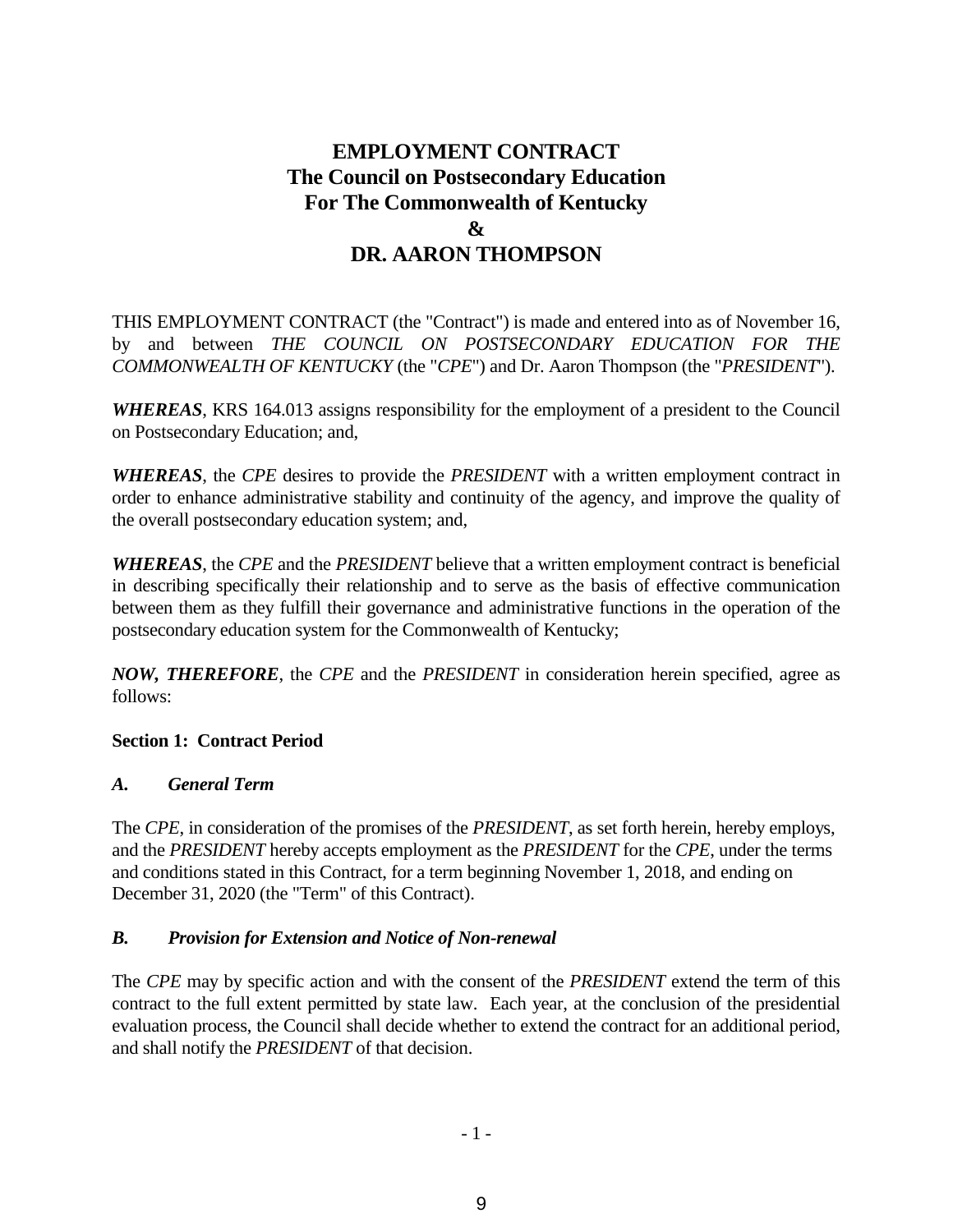#### **Section 2: Contract Terms**

#### *A. Duties*

The *PRESIDENT* shall be the chief executive and administrative officer of the *CPE* all postsecondary education matters and functions placed under its management and control. The *PRESIDENT* shall carry out all duties assigned to him by law; shall execute under the direction of the *CPE* the postsecondary education policies, orders, directives, and administrative functions of the *CPE*; and shall direct the work of all persons employed by the *PRESIDENT*.

The *PRESIDENT* shall serve as secretary to the *CPE* and all the *CPE* committees, and may provide administrative recommendations on each item of business considered by each of these groups. The *CPE* shall have the right, however, to go into executive session to discuss issues permitted by state law without the *PRESIDENT* being present.

No policy or bylaw of the *CPE* shall diminish the *PRESIDENT*'s power or authority as prescribed by the Kentucky Revised Statutes. All duties assigned to the *PRESIDENT* by the *CPE* shall be appropriate to and consistent with the professional role and responsibility of the *PRESIDENT*.

#### *B. Terms of Employment*

Subject to the conditions stated in this Contract, the *PRESIDENT* shall serve at the pleasure of the *CPE*.

#### **Section 3: Compensation and Benefits**

#### *A. Compensation*

The *PRESIDENT* shall receive a base annual salary of two hundred seventy-five thousand dollars (\$275,000) for the term of the Contract, commencing no later than November 1, 2018, and ending December 21, 2020). This salary shall be paid to the *PRESIDENT* in accordance with the schedule of salary payments provided for by applicable statutes or by the policies and procedures of the *CPE*.

The *CPE* and the *PRESIDENT* may mutually agree to adjust the salary of the *PRESIDENT* during the term of this Contract. And, following each annual review of the *PRESIDENT*'s performance as provided for in Section 6.C, the *CPE* shall determine whether any such increase in salary is warranted by the *PRESIDENT*'s performance.

The Kentucky Revised Statutes provide that the *PRESIDENT* of the *CPE* shall be compensated at an amount no greater than the salary the president was receiving on January 1, 2012, or \$360,000 [*KRS 164.013(6)*].

Adjustments in compensation made during the life of this Contract shall be in the form of an addendum to this Contract. Such adjustments shall not, however, be considered a new contract nor

 $-2-$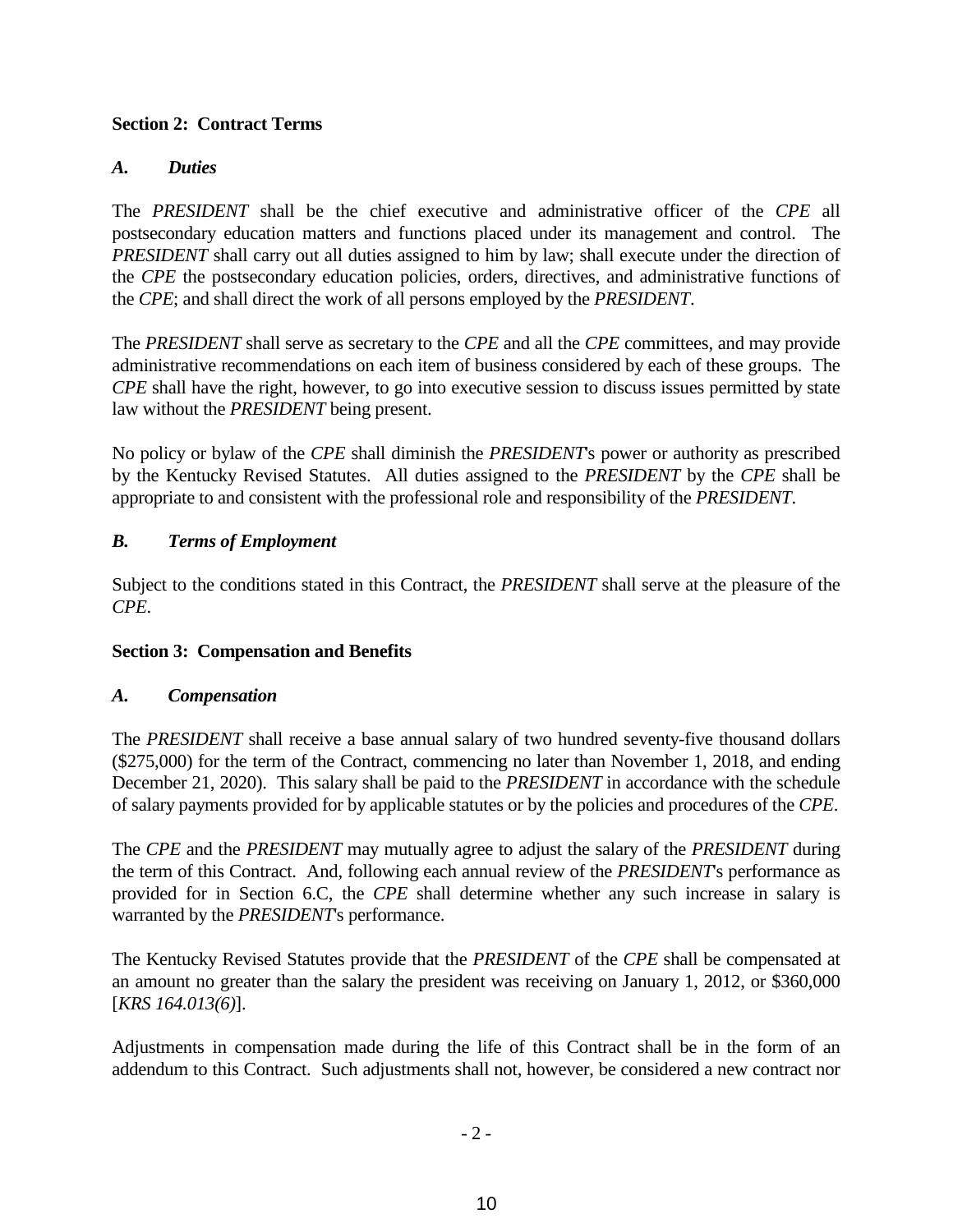shall such adjustments in compensation be considered an extension of the termination date of the Contract unless expressly stated in the addendum.

## *B. Vacation and Other Benefits*

The *PRESIDENT* shall be entitled to all the benefits applicable to *CPE* employees pursuant to *CPE* policy or agreement, including, but not limited to, vacation, illness benefits and leaves, compensatory time, insurance protection afforded to employees by state law or *CPE* policy, retirement programs, tax-sheltered annuities provided as part of *CPE* policies and other employee benefits as are available to any *CPE* employees. The *PRESIDENT* also shall be entitled to other benefits as specified in this Contract.

The PRESIDENT shall carry his compensatory time earned in his prior capacity with the Council into his new position. The PRESIDENT shall also begin with a balance of twelve (12) days each in sick leave and annual leave. Moving forward, he will earn sick, annual, and compensatory leave in accordance with state law as applied to all CPE employees.

*C. Incentive Compensation –* During the Term of this Contract, the PRESIDENT will remain eligible to earn incentive compensation pursuant to terms and conditions agreed to in writing by and between the *PRESIDENT* and CPE, acting through the Executive Committee. Beginning in calendar year 2019, the President will be eligible to earn discretionary incentive compensation at an annual target amount of thirty percent (30%) of the President's Base Salary (the "Target Bonus Amount") based on achievement of individual and organization performance targets, metrics and/or management-by-objectives ("MBOs") to be determined and approved by the Executive Committee. Incentive compensation is paid on a quarterly basis after the close of the applicable calendar year and after determination by the Executive Committee of (i) the level of achievement of the applicable individual and organization performance targets, metrics, and/or MBOs, and (ii) the amount of incentive compensation earned by PRESIDENT (if any) in the prior calendar year. No incentive compensation is guaranteed and, in addition to the other conditions for earning compensation, the PRESIDENT must remain an employee in good standing with CPE on the scheduled incentive compensation payment date in order to earn any incentive compensation. The incentive compensation contemplated under this Section 3(c) of the Contract must be aligned with achievement of a minimum of two or a maximum of four individual and organization performance targets, metrics and/or MBOs and will be the only incentive based compensation, commissions or other bonus program that will apply to President. Total incentive payments each year shall not exceed thirty percent (30%) of the PRESIDENT's base salary and, when combined with the PRESIDENT's base salary, shall not exceed the annual statutory salary limit set forth in KRS 164.013(6).

No later than December 31, 2019, the PRESIDENT shall submit to the Executive Committee a report detailing his progress on the agreed upon goals in the areas above. The Executive Committee shall review the report and determine whether or not goals have been achieved and report its findings to the full board.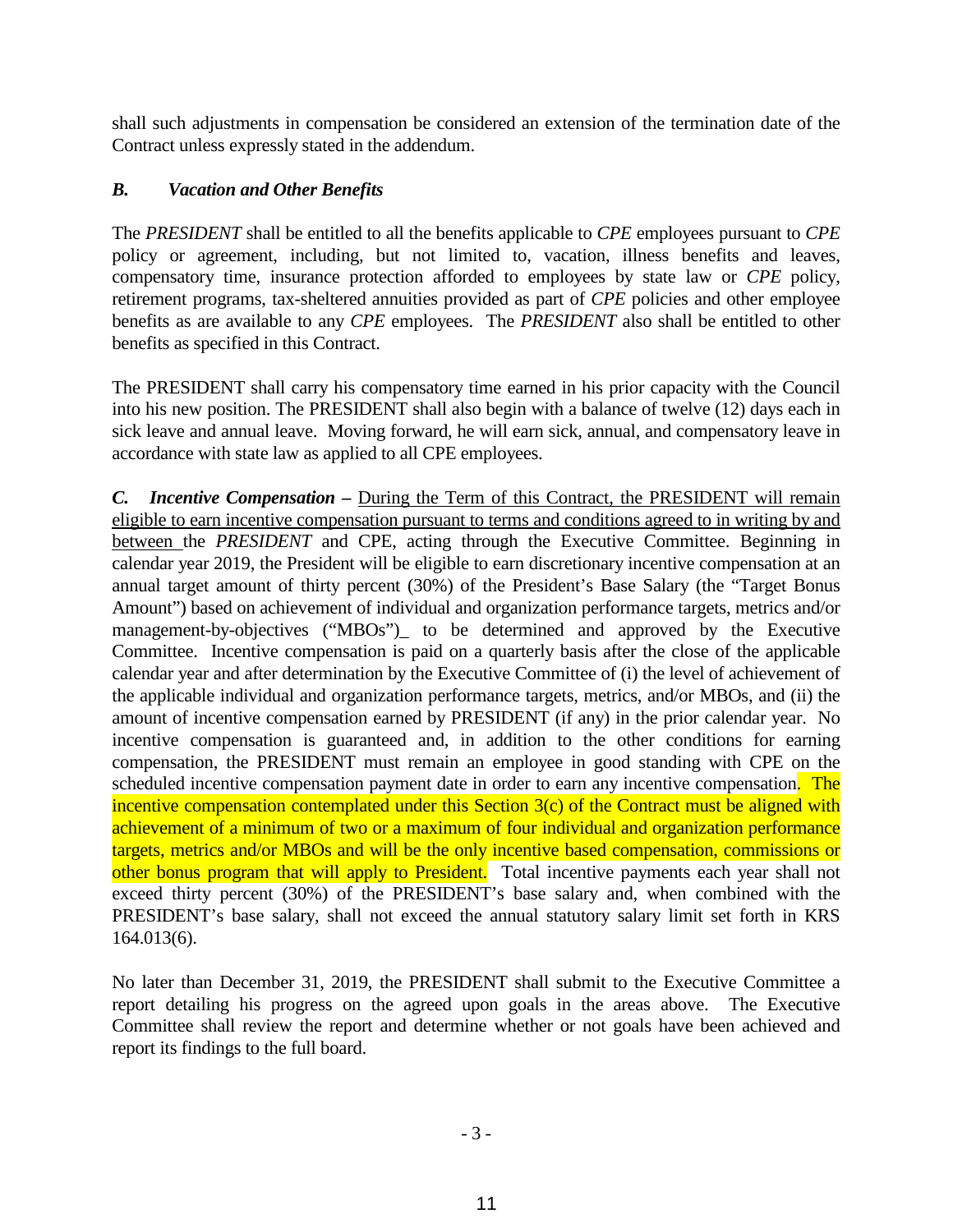#### *D. Goals and Incentives in Future Contract Years*

In each succeeding year of this contract, as renewed and unless otherwise modified, the Executive Committee shall set annual goals, objectives and related incentives for the PRESIDENT prior to the beginning of each calendar year. The PRESIDENT shall submit to the Executive Committee a report detailing his progress on the agreed upon goals no later than December 31<sup>st</sup>. If goals and objectives are met as determined by the Executive Committee, the *PRESIDENT* shall receive payment as a percentage of salary in the amount indicated below in quarterly installments (the 15<sup>th</sup>) of February, May, August, and November) the following year. The Executive Committee shall report its finding to the full board at its next meeting.

#### **Section 4: Expenses and Transportation**

The *PRESIDENT* shall be reimbursed for actual expenses incurred by the *PRESIDENT* in the performance of his duties under this Contract *[KRS 164.013(11)]* and consistent with state law.

The *PRESIDENT* shall be furnished an allowance for a vehicle in the amount of \$1,500.00 per month along with a fuel card to be used solely for fuel purchases for the vehicle driven by the *PRESIDENT*. This amount shall constitute the entirety of the compensation to the *PRESIDENT* for use of a vehicle for purposes of carrying out his duties as president. No additional compensation for this purpose, including but not limited to fuel, mileage, maintenance, or repairs of any type, shall be provided.

## **Section 5: Political Activity**

The *PRESIDENT* shall refrain from participating or being involved in any political campaign or in partisan political activities.

## **Section 6: Performance Evaluation**

## *A. Annual Goals and Objectives*

Annually and in addition to the incentivized goals, the *CPE* and the *PRESIDENT* shall mutually determine additional "goals and objectives" which shall represent the activities the *CPE* and the *PRESIDENT* agree that the *PRESIDENT* will pursue during the coming year. The "annual goals and objectives" shall be in writing and shall be among the criteria used in evaluating the performance of the *PRESIDENT* during the period for which the "goals and objectives" are written.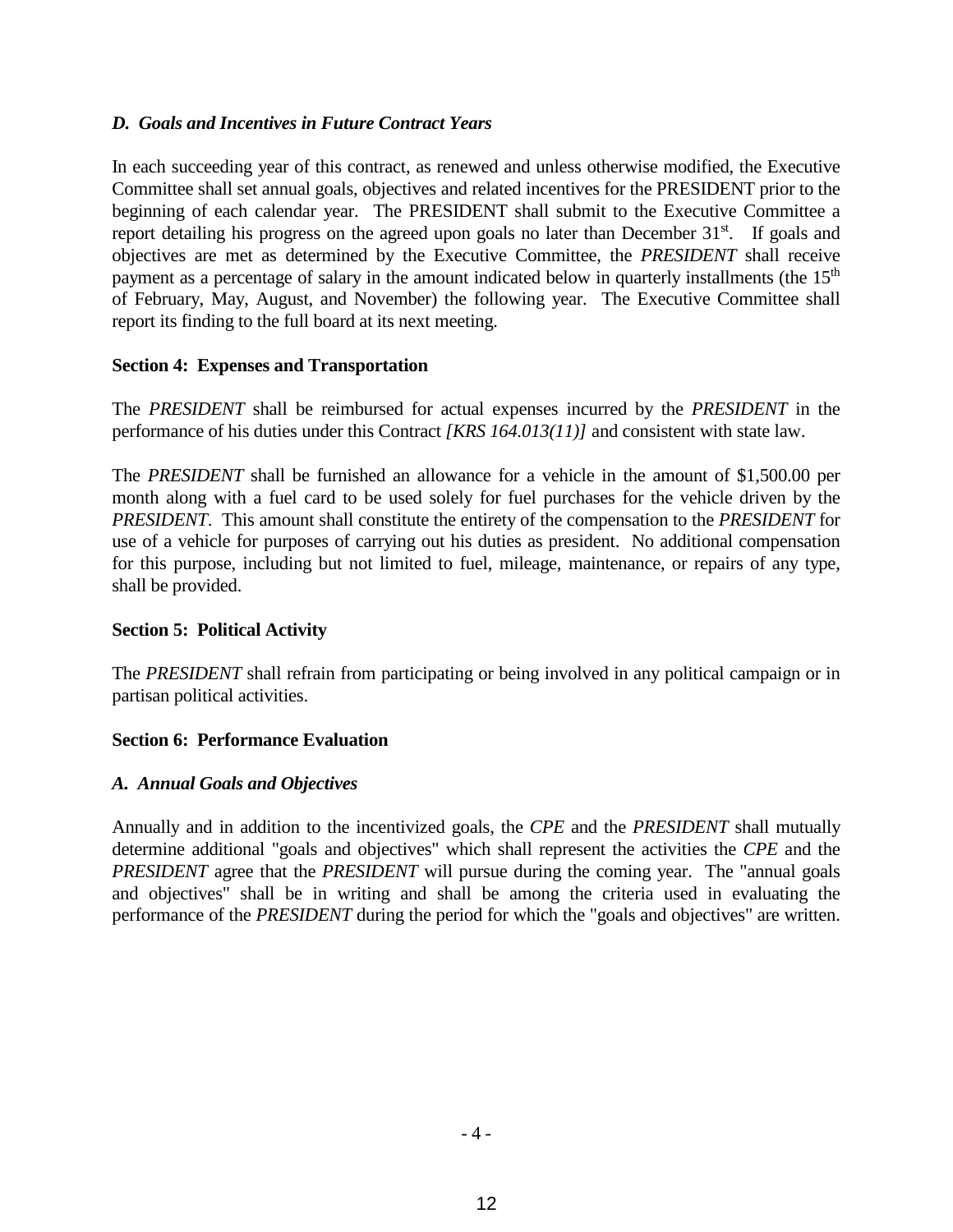## *C. Self-Assessment*

As part of the annual evaluation, the *PRESIDENT* will submit a detailed, confidential selfassessment to the *CPE*. The council annually shall establish a date by which the self-assessment is to be provided to the council or the evaluation committee established by the council.

## *D. Evaluation Process*

The "annual goals and objectives" and the self-assessment shall be part of the overall evaluation. An oral evaluation will be conducted in executive session by the *CPE,* or a committee designated by the *CPE,* at a date and time mutually agreed on.

The *PRESIDENT* may, at his option, provide the *CPE* with a list of people he wants the *CPE* to interview. The *CPE* may interview these individuals and others they choose.

The *CPE* may consult with executive branch and legislative leaders who are key to implementing the *CPE* agenda and who work with the *PRESIDENT* on a regular basis.

The *CPE* may discuss the performance of the *PRESIDENT* with the presidents of the eight public universities and the president of the Kentucky Community and Technical College System and such other personnel of the public and private universities who work with the *PRESIDENT* and his staff on a regular basis.

The *CPE* will interview *CPE* staff as the *CPE* deems appropriate.

All interviews shall be confidential to the extent permitted by the Kentucky Open Records Act.

The *CPE* shall evaluate and assess the performance of the *PRESIDENT* at least annually. The evaluation shall be reasonably related to the position description of the *PRESIDENT* and the "annual goals and objectives" mutually agreed to between the *CPE* and the *PRESIDENT* and shall take into consideration such interviews and discussions with the presidents and other personnel as may be conducted under the above procedures of this Section.

# **Section 7: Termination of Contract**

# *A. Mutual Agreement or Retirement of the PRESIDENT*

This Contract may be terminated by mutual agreement of the parties or upon retirement of the *PRESIDENT* setting forth the conditions for such termination consistent with state law. The *CPE* shall not arbitrarily or capriciously call for the *PRESIDENT*'s dismissal.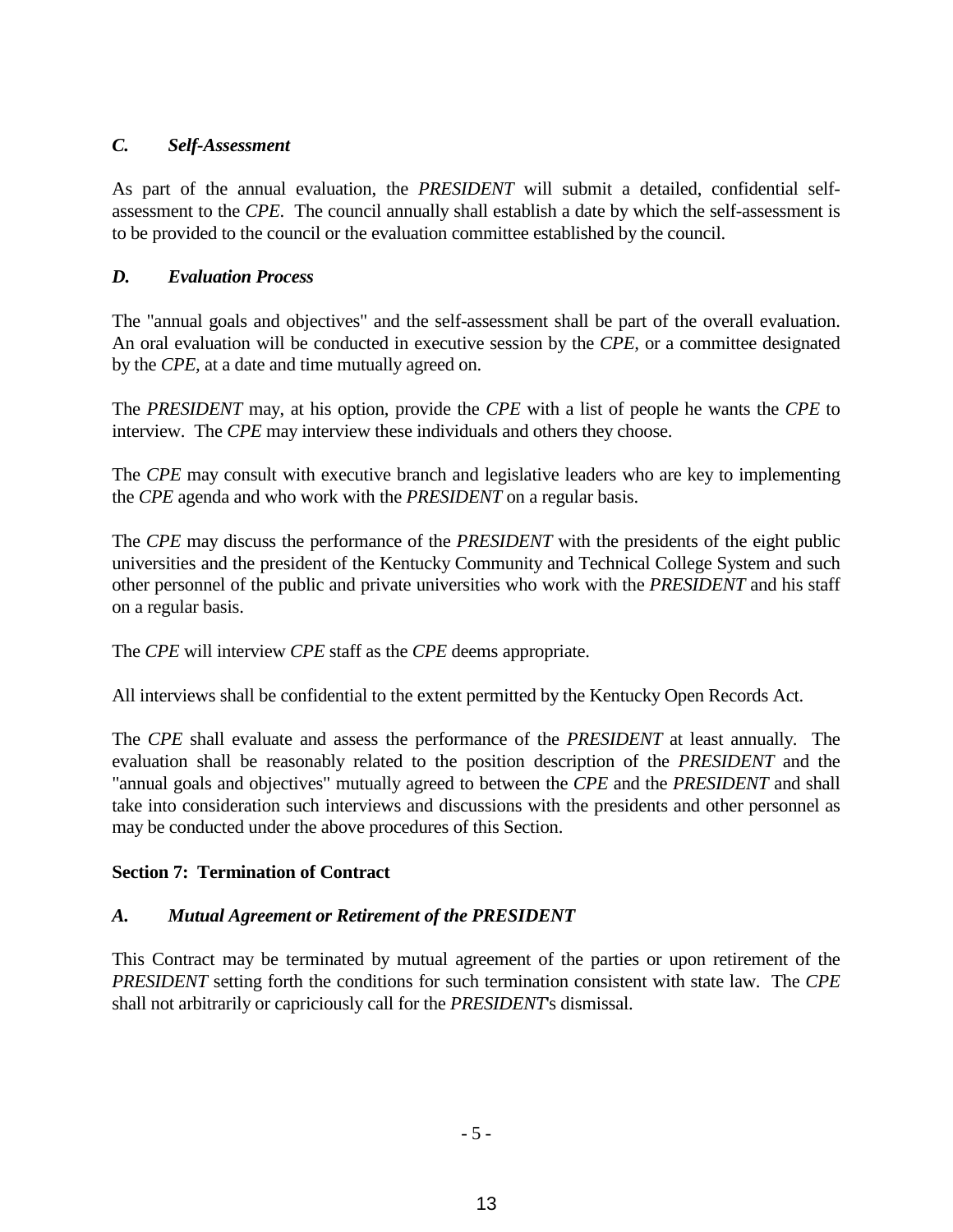## *B. Disability*

In the event of disability by illness or incapacity, after the *PRESIDENT*'s sick leave, vacation, compensatory time and such other paid leave as may be available have been exhausted, the *CPE* shall continue to provide to the *PRESIDENT* the compensation set forth in this Contract for a period of ninety (90) days or until the termination of this Contract, whichever is shorter.

If the *PRESIDENT* has been absent from his employment for whatever cause for a continuous period of six (6) months and has exhausted all accumulated sick leave, vacation, compensatory time and such other leave as may be available, the *CPE* may terminate this Contract by providing the *PRESIDENT* with written notice. All other obligations of the *CPE* shall cease upon such termination except as provided by law or by the terms of the benefit plans applicable to the *PRESIDENT* under the terms of this Contract.

#### *C. Termination for Cause*

*Discharge for Just Cause*. The *CPE* may discharge the *PRESIDENT* for just cause by providing the *PRESIDENT* with written notice of the *CPE*'s intent to terminate under this Section. In the event that the *CPE* terminates this Contract under the provisions of this Section, the *PRESIDENT* shall not be entitled to any compensation beyond the date of the discharge except as provided by law or by the terms of the benefit plans applicable to the *PRESIDENT* under the terms of this Contract. Discharge for just cause may only be initiated based on conduct involving dishonesty, moral turpitude (is there a legal definition for this?), or that constitutes a material breach of contract, including but not limited to material failure to perform the duties prescribed.

## *D. Termination for Other Reasons*

- *(1) Unilateral Termination by CPE*. If the *CPE* terminates the *PRESIDENT* for any reason other than that contained in Section 7.C prior to December 31, 2020, then the *PRESIDENT* shall be entitled to full salary for the remaining period under the original contract and any incentive payments earned as outlined in Section 3.C and D. The *CPE* shall, if it chooses to terminate the *PRESIDENT* under the provisions of this paragraph, make such payments to the *PRESIDENT* as part of the regular schedule through the end of the contract period.
- *(2) Unilateral Termination by the PRESIDENT*. The *PRESIDENT* may, by giving a minimum of ninety (90) days written notice to the *CPE*, unilaterally terminate this Contract. In the event of such termination, the *PRESIDENT* shall not be entitled to any severance pay or any compensation or other benefits, including incentive pay, which would have otherwise accrued subsequent to the effective date of the resignation, except as provided by law or by the terms of the benefit plans applicable to the *PRESIDENT* under the terms of this Contract.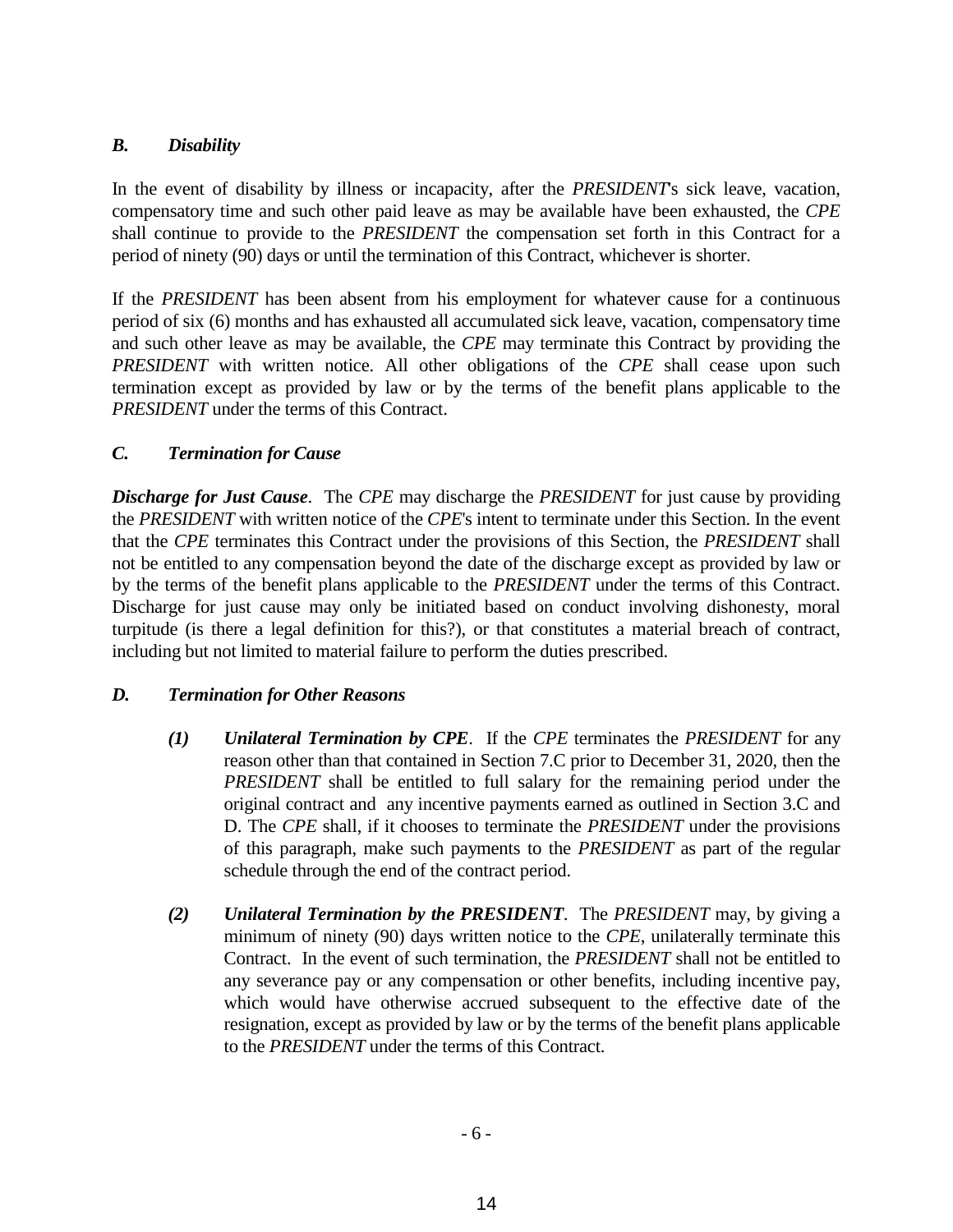- *(3) Death of the PRESIDENT*. The death of the *PRESIDENT* shall automatically terminate this contract and end all obligations to the *PRESIDENT* for any compensation or other benefits beyond the date of the *PRESIDENT*'s death, except as provided by law or by the terms of the benefit plans applicable to the *PRESIDENT* under the terms of this Contract.
- *(4) Changes to Kentucky Law*. The *PRESIDENT* and *CPE* understands that changes to the law related to the terms of the *PRESIDENT'S* employment, including but not limited to salary, may be affected through permanent statutory amendments or language captured in the enacted Executive Branch Budget. As such, the parties agree that as an agency of the Commonwealth, the CPE is required to comply with those directives notwithstanding any provisions of this contract to the contrary and shall do so immediately upon the law's effective date. Should such changes make the terms of the *PRESIDENT'S* employment no longer amenable, the *PRESIDENT*  shall provide CPE sixty (60) days written notice of his intent to terminate this Agreement no later than thirty (30) days from the law's effective date. In the event of such termination, the *PRESIDENT* shall not be entitled to any severance pay or any compensation or other benefits, which would have otherwise accrued subsequent to the effective date of the resignation, except as provided by law or by the terms of the benefit plans applicable to the *PRESIDENT* under the terms of this Contract. If such written notice is not provided within the timeframe prescribed, the President shall be deemed to have agreed to such changes and this contract shall be considered to be so modified.

#### **E. Notice**

Upon notice of intent by the *CPE* to terminate the Contract of the *PRESIDENT* under the provisions of Sections 7.B or 7.C, the *PRESIDENT* shall have the right to written notice of the reasons for the termination.

#### **Section 8: Savings Clause**

If, during the term of this Contract, it is determined that a specific clause of the Contract violates federal or state law, the remainder of the Contract shall remain in force and shall not be affected by such a determination.

#### **Section 9: Choice of Law and Forum**

This contract shall be governed by and construed in accordance with the laws of the Commonwealth of Kentucky. Any action brought by the parties on the contract, including but not limited to breach of contract or for enforcement of the contract, shall be brought in Franklin Circuit Court, Franklin County, Kentucky.